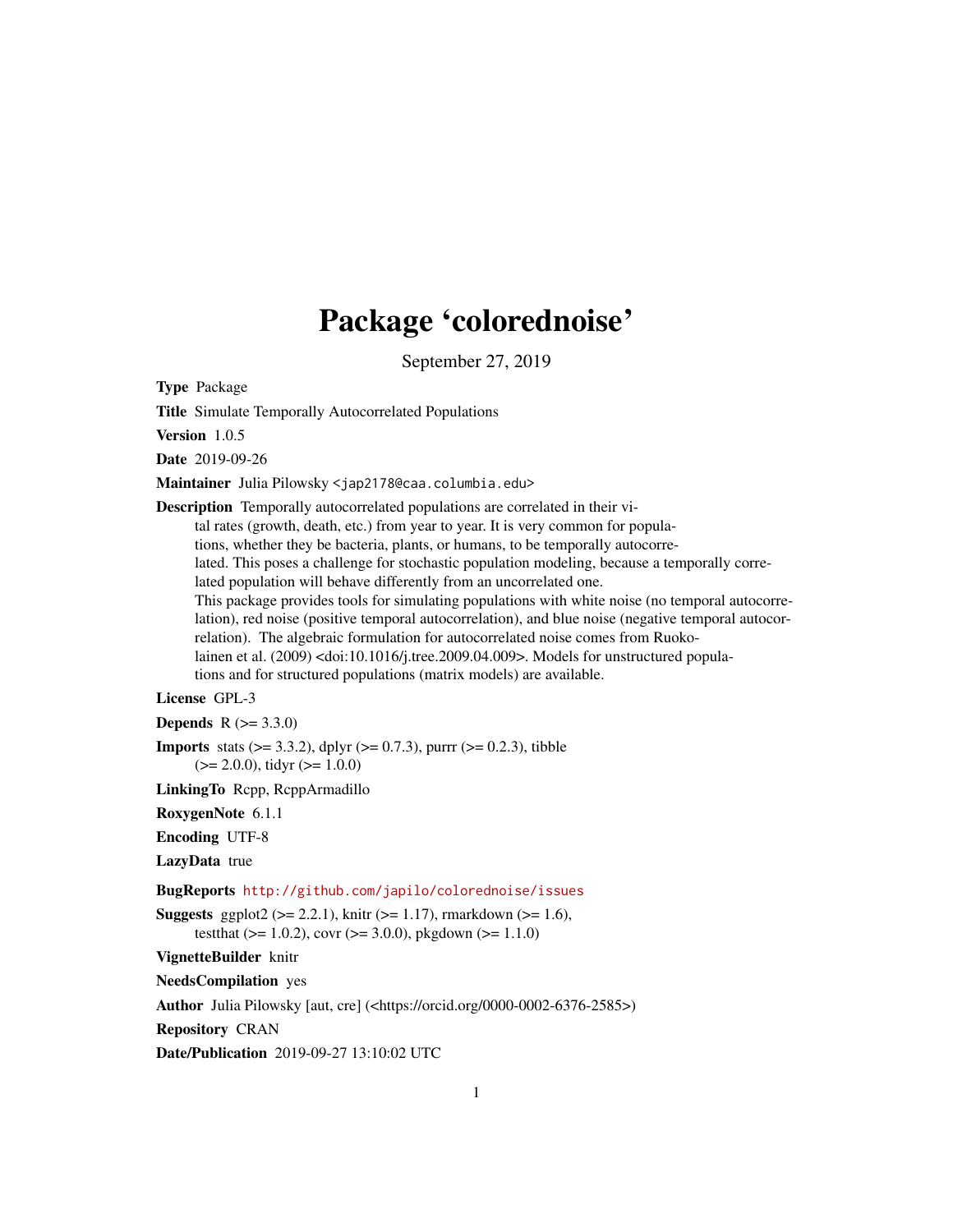### <span id="page-1-0"></span>R topics documented:

| Index |  |
|-------|--|

autocorrelation *Estimate the Temporal Autocorrelation of a Numeric Vector*

#### Description

A wrapper for the [acf](#page-0-0) function from the stats package that extracts only the temporal autocorrelation at a lag of one timestep (which is the type of temporal autocorrelation that this package simulates). The function omits NA values in the time series.

#### Usage

```
autocorrelation(x, biasCorrection = TRUE)
```
#### Arguments

x A numeric vector. biasCorrection Autocorrelation estimates are biased for short time series. The function can correct for this bias in the manner proposed by Quenouille (1949). Set to TRUE by default.

#### Value

A single numeric value: the estimate of the temporal autocorrelation with a lag of 1.

```
rednoise \le colored_noise(timesteps = 50, mean = 0.5, sd = 0.2, phi = 0.3)
autocorrelation(rednoise)
```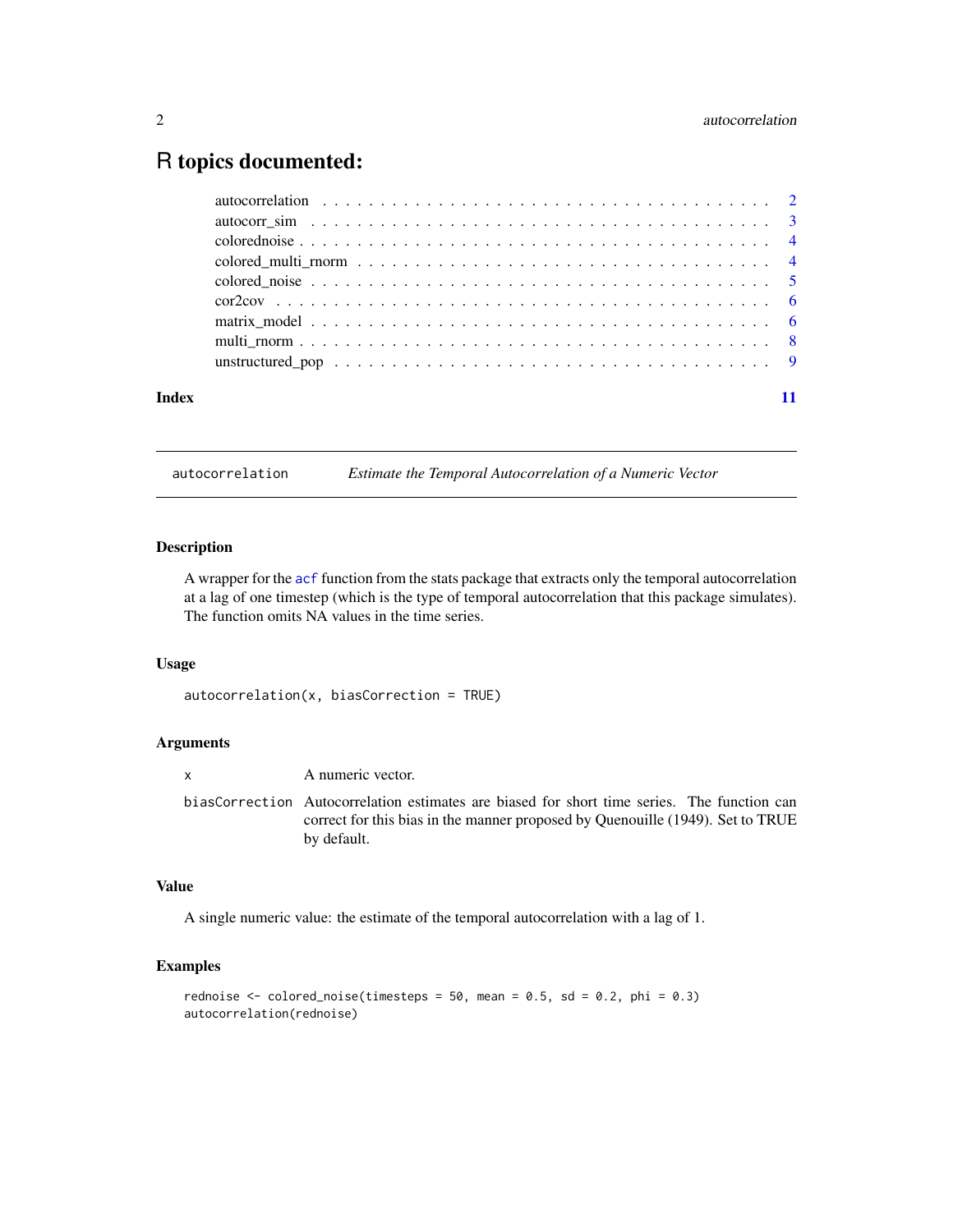<span id="page-2-0"></span>autocorr\_sim *Simulate Temporally Autocorrelated Populations for Every Combination of Parameters*

#### Description

Essentially a loop of [unstructured\\_pop](#page-8-1), this function simulates a population with temporally autocorrelated vital rates for every combination of parameters you specify, with as many replicates as desired. It also estimates the sample mean survival and fertility for each simulated population. Please be advised that this function can be very computationally intensive if you provide many possible parameter values and/or ask for many replicates.

#### Usage

```
autocorr_sim(timesteps, start, survPhi, fecundPhi, survMean, survSd,
 fecundMean, fecundSd, replicates)
```
#### **Arguments**

| timesteps  | The number of timesteps you want to simulate. Individuals are added and killed<br>off every timestep according to the survival and fertility rates. Can be a scalar<br>or a vector of values to loop over.                     |
|------------|--------------------------------------------------------------------------------------------------------------------------------------------------------------------------------------------------------------------------------|
| start      | The starting population size. Can be a scalar or vector.                                                                                                                                                                       |
| survPhi    | The temporal autocorrelation of survival. 0 is white noise (uncorrelated), posi-<br>tive values are red noise (directly correlated) and negative values are blue noise<br>(inversely correlated). Can be a scalar or a vector. |
| fecundPhi  | The temporal autocorrelation of fecundity. As above.                                                                                                                                                                           |
| survMean   | The mean survival from timestep to timestep. Must be a value between 0 (all<br>individuals die) and 1 (all individuals live). Can be a scalar or a vector.                                                                     |
| survSd     | The standard deviation of the survival from timestep to timestep. Must be a<br>value between 0 and 1. Can be a scalar or a vector.                                                                                             |
| fecundMean | The mean fertility: mean offspring produced by each individual per timestep.<br>Can be a scalar or a vector.                                                                                                                   |
| fecundSd   | The standard deviation of the fertility. Can be a scalar or a vector of values.                                                                                                                                                |
| replicates | How many replicates you would like of each possible combination of parame-<br>ters.                                                                                                                                            |

#### Value

A list of data frames, each with fourteen variables: timestep, newborns (new individuals added this timestep), survivors (individuals alive last year who survived this timestep), population (total individuals alive), growth (the increase or decrease in population size from last year), estimated survival in the timestep, estimated fecundity in the timestep, and the seven parameters used to generate the simulation.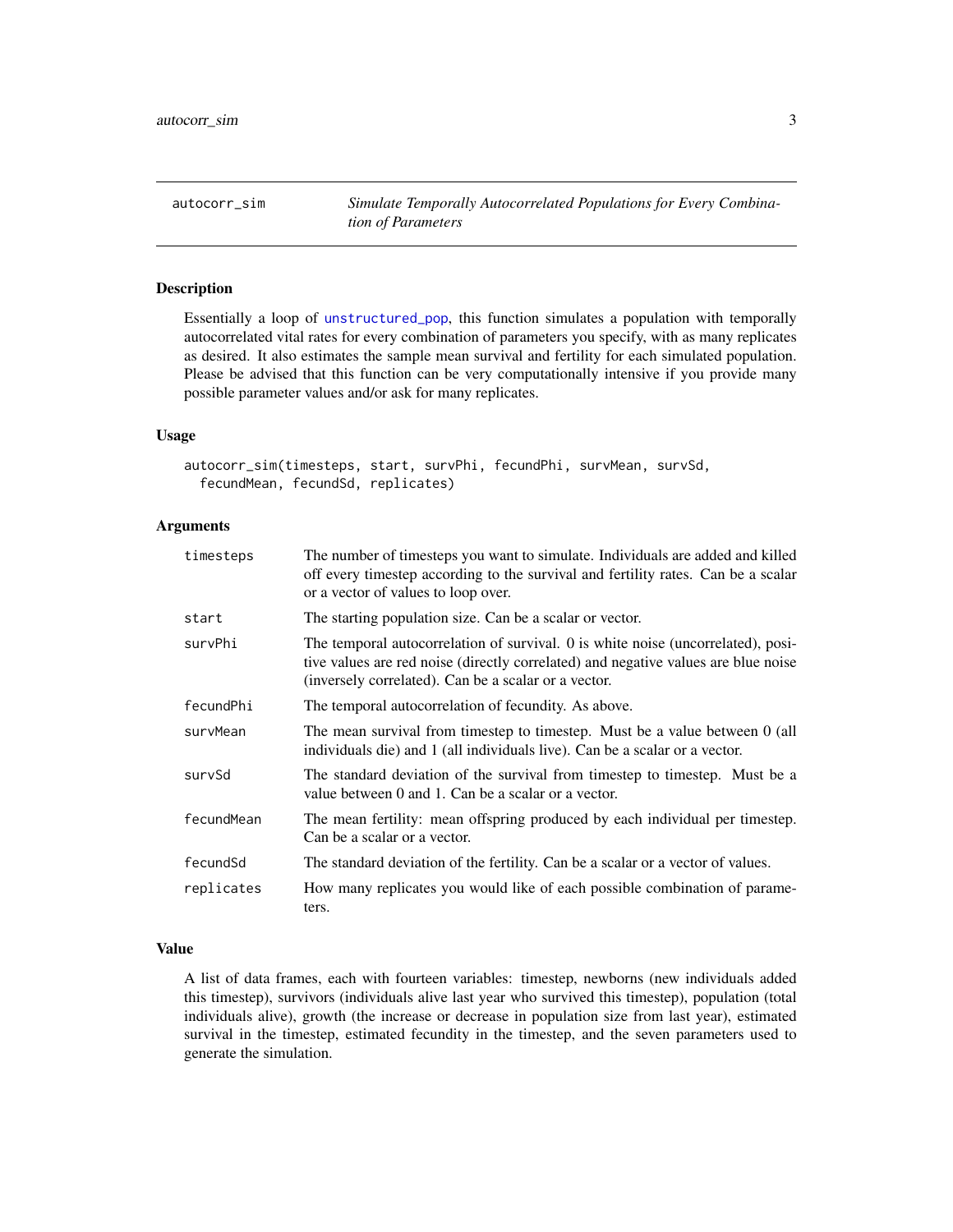#### Examples

```
survival_range <- autocorr_sim(timesteps = 30, start = 200, survPhi = 0.3, fecundPhi = 0.1,
                               survMean = c(0.2, 0.3, 0.4, 0.5, 0.6), survSd = 0.5,
                               fecundMean = 1.1, fecundSd = 0.5, replicates = 50)
head(survival_range[[1]])
```
colorednoise colorednoise *package*

#### Description

Simulate Temporally Autocorrelated Populations

#### Details

See the README on [GitHub](https://github.com/japilo/colorednoise#readme)

colored\_multi\_rnorm *Generate Multiple Cross-Correlated & Autocorrelated Variables*

#### Description

Generates random variables that are correlated to each other and temporally autocorrelated.

#### Usage

```
colored_multi_rnorm(timesteps, mean, sd, phi, covMatrix)
```
#### Arguments

| timesteps | The number of temporally autocorrelated random numbers (one per timestep)<br>you want.                            |
|-----------|-------------------------------------------------------------------------------------------------------------------|
| mean      | A vector giving the mean of each variable.                                                                        |
| sd        | A vector giving the standard deviation of each variable.                                                          |
| phi       | A vector giving the temporal autocorrelation of each variable.                                                    |
| covMatrix | A valid covariance matrix. The number of rows/columns must match the length<br>of the mu, sigma, and phi vectors. |

#### Value

A matrix with as many rows as timesteps and as many columns as mu/sigma/phi values.

<span id="page-3-0"></span>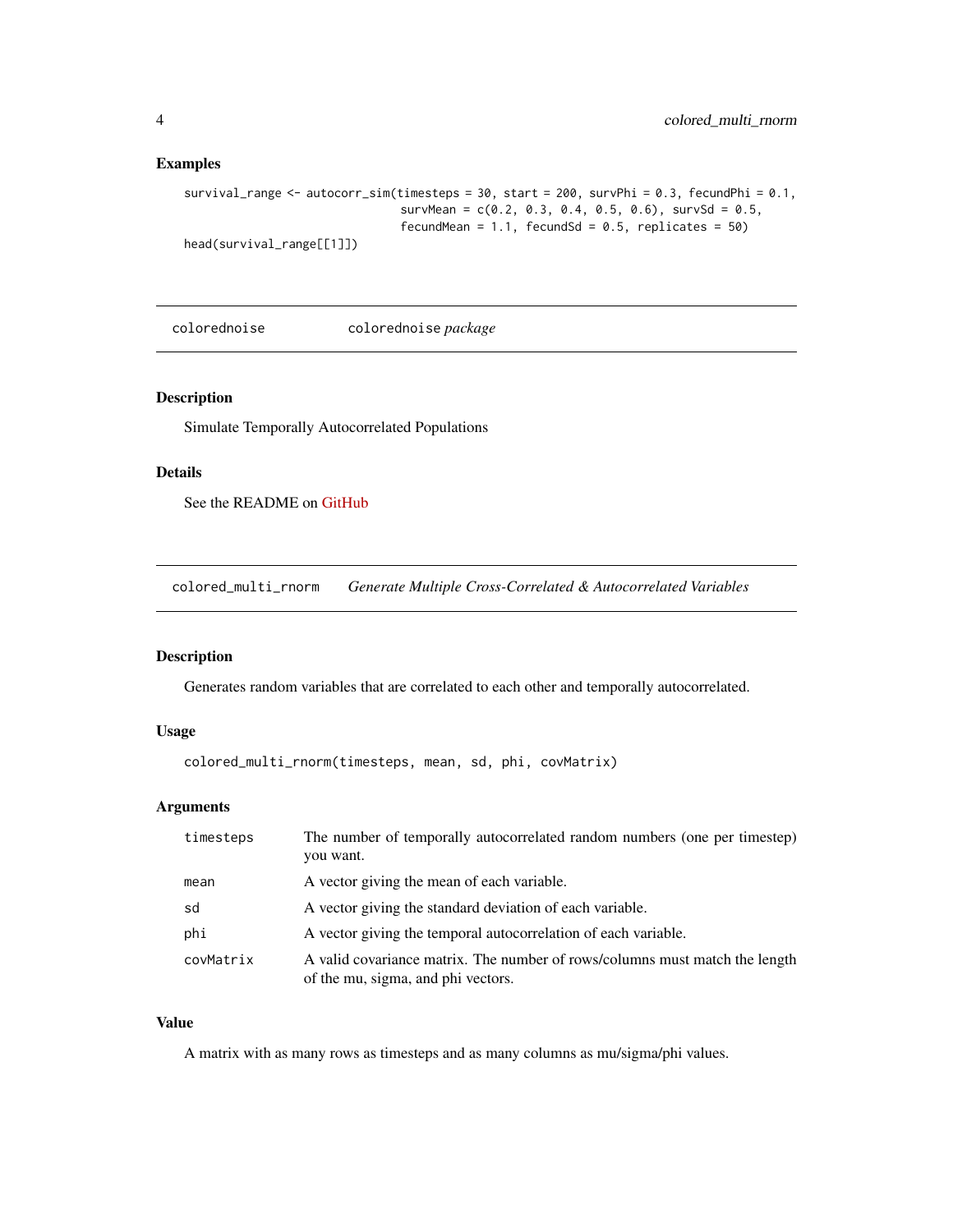#### <span id="page-4-0"></span>colored\_noise 5

#### Examples

```
cov <- matrix(c(0.037, 0.044, -0.048, 0.044, 0.247, -0.008, -0.047, -0.008, 0.074), nrow = 3)
test <- colored_multi_rnorm(100, c(0, 3, 5), c(1, 0.5, 1), c(0.5, -0.3, 0), cov)
var(test)
library(dplyr)
test %>% as.data.frame() %>% summarize_all(.funs = c("mean", "sd", "autocorrelation"))
```
colored\_noise *Generate Autocorrelated Noise*

#### Description

Generates temporally autocorrelated random numbers with a mean, standard deviation, and autocorrelation you specify.

#### Usage

colored\_noise(timesteps, mean, sd, phi)

#### Arguments

| timesteps | The number of temporally autocorrelated random numbers (one per timestep)<br>you want.                                                                                              |
|-----------|-------------------------------------------------------------------------------------------------------------------------------------------------------------------------------------|
| mean      | The mean of the temporally autocorrelated random numbers.                                                                                                                           |
| sd        | The standard deviation of the temporally autocorrelated random numbers.                                                                                                             |
| phi       | The temporal autocorrelation. 0 is white noise (uncorrelated), positive values<br>are red noise (directly correlated) and negative values are blue noise (inversely<br>correlated). |

#### Value

A vector of temporally autocorrelated random numbers.

```
rednoise \le colored_noise(timesteps = 30, mean = 0.5, sd = 0.2, phi = 0.3)
rednoise
```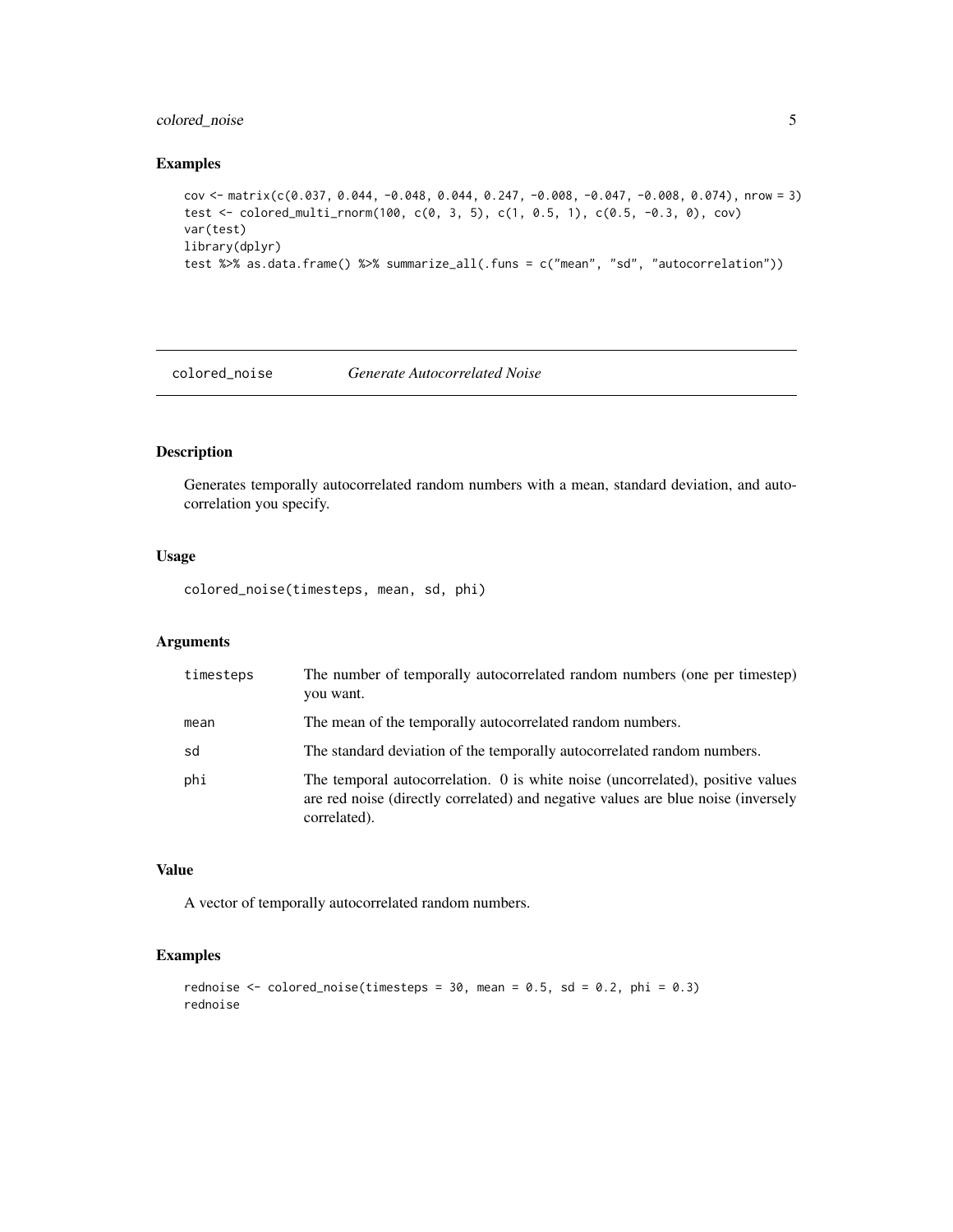<span id="page-5-0"></span>

#### Description

Convert a correlation matrix to a covariance matrix.

#### Usage

```
cor2cov(sigma, corrMatrix)
```
#### Arguments

| sigma      | A vector of standard deviations for the variables you're describing. Length must |
|------------|----------------------------------------------------------------------------------|
|            | be the same as the number of rows/columns of CorrMatrix.                         |
| corrMatrix | A valid correlation matrix.                                                      |

#### Value

A covariance matrix with the same dimensions as corrMatrix.

#### Examples

```
corr <- matrix(c(1, 0.53, 0.73, 0.53, 1, 0.44, 0.73, 0.44, 1), nrow = 3)
sigmas <- c(2, 0.3, 1.2)
covar <- cor2cov(sigmas, corr)
cov2cor(covar)
```
matrix\_model *Temporally Autocorrelated Matrix Population Models*

#### Description

Simulate a structured population with temporal autocorrelation using standard Leslie matrices. Each element in the Leslie matrix has a specified mean, variance, and temporal autocorrelation value. The matrix can have arbitrary dimensions and can have transitions besides linear survival. This model includes environmental stochasticity with colored noise. Density dependence and demographic stochasticity not currently supported.

#### Usage

```
matrix_model(data, initialPop, timesteps, covMatrix = NULL,
  colNames = NULL, matrixStructure = NULL, repeatElements = NULL,
  survivalOverflow = "scale")
```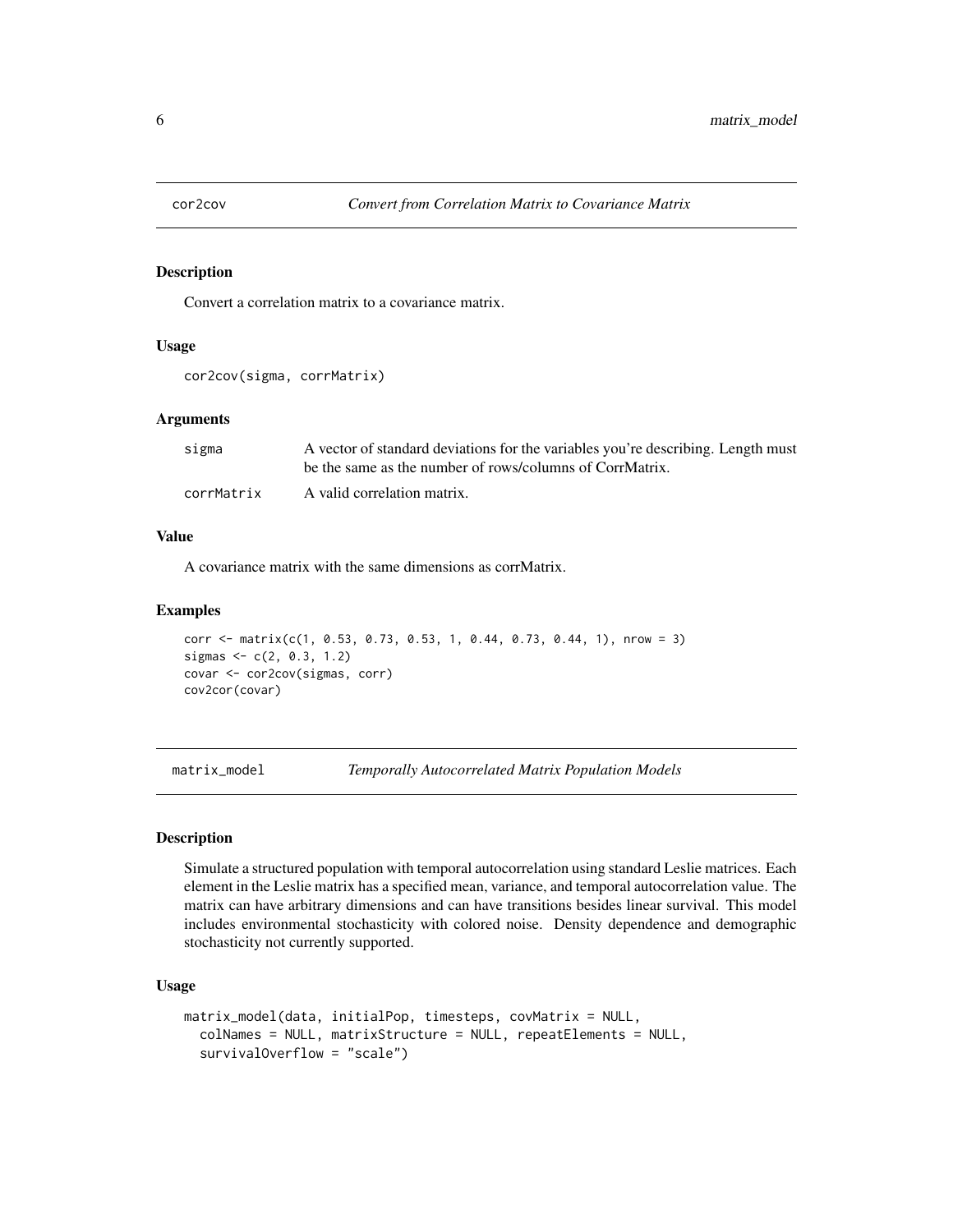#### Arguments

data The input data can be one of two formats: a list of three matrices, or a data frame with three columns. If it is a list of three matrices, they must be standard Leslie matrices: the first a matrix of mean values for each matrix element, the second a matrix of standard deviations, and the third a matrix of temporal autocorrelations. If it is a data frame, there must be three columns, one for mean vital rates, one for standard deviations, and one labeled 'autocorrelation.' If the population has n stages, the first n rows of the data frame must be the matrix elements for the first stage, and the next  $n*(1-n)$  rows must be the transition probabilities, each row of the matrix from first to last transposed vertically. If you want to run a matrix population model without temporal autocorrelation, simply set all autocorrelation values to zero. initialPop An initial population vector. The length must be the same as the number of classes in the matrices. timesteps The number of timesteps you would like to simulate the population. covMatrix Optional: Add a covariance matrix describing within-year covariances between matrix elements. The matrix elements must be in the same order as they are in the data frame format above: a Leslie matrix turned into a vector row-wise. There should be as many columns as matrix elements, excluding repeat elements (see below) or structural zeros. colNames Optional: If the mean, sd, and autocorrelation columns of your data frame input are not named 'mean', 'sd', and 'autocorrelation', provide their names here in a character vector, e.g., 'c(mean = 'Mean', sd = 'Standard Deviation', autocorre $lation = 'phi')'$ matrixStructure Optional: By default, the function assumes that the first row of the matrix gives fecundities while the rest of the matrix gives transition or survival probabilities. However, these assumptions do not apply to many plant matrices. If your matrix has transition probabilities in the first row or fecundities beyond the first row (e.g., clonal reproduction), provide a character matrix here with the same dimensions as your matrix that gives in strings whether each element is 'fecundity' or 'transition'. repeatElements Optional: Sometimes not all matrix elements can be measured, and some transitions or fertilities are generalized across classes. If you have any matrix elements that are copies of other matrix elements (e.g., stage 3 is assumed to have the same fertility as stage 4) indicate them here with a matrix of *rowwise* (not column-wise) indices that show which elements are repeats and which are

unique. For example in a 2x2 matrix where both classes are assumed to have the same fertility, input 'matrix(c(1, 1, 3, 4), byrow = T, ncol = 2)'. If you indicate repeat elements and you include a covariance matrix, the covariance matrix must only have as many columns as *unique matrix elements*. Structural zeros should *not* be included here as repeats, as they are automatically detected in the

survivalOverflow

function.

If the survival for a stage is very high or very variable, the function may sometimes generate projection matrices with survival that exceeds 1 for that stage.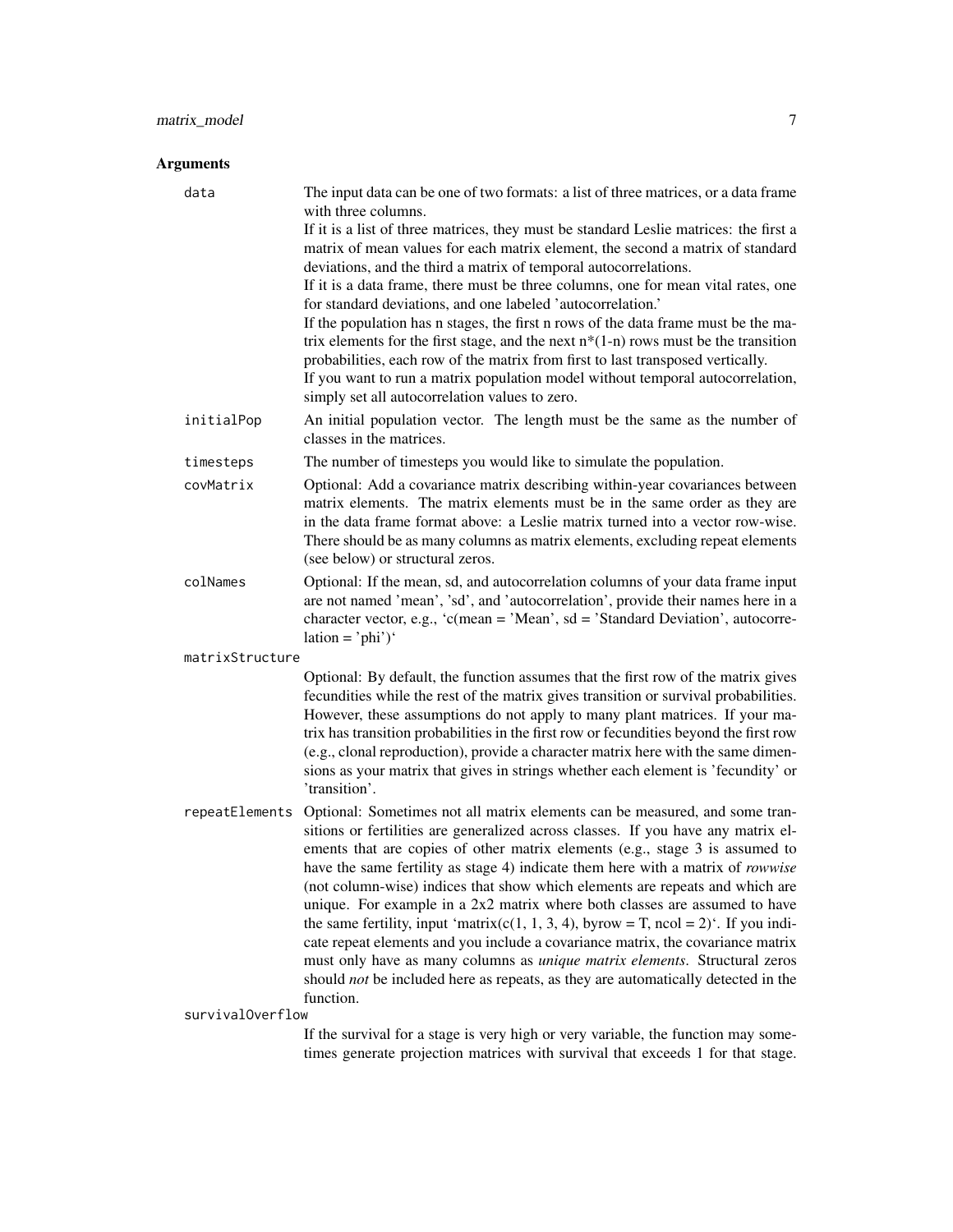The function has two methods of dealing with this problem: either discard all projection matrices and generate new ones until the survival falls within acceptable bounds ("redraw") or divide all the non-fertility matrix elements for that stage by the survival such that they add to 1 ("scale"). The default is "scale".

#### <span id="page-7-0"></span>Value

A data frame with  $n + 2$  columns, where n is the number of stages in the matrix. One column indicates the timestep, there is one column with the population size for each stage, and one column for total population size.

#### Examples

```
meanMat <- matrix(c(0.55, 0.6, 0.24, 0.4), byrow = TRUE, ncol = 2)
sdMat <- matrix(c(0.3, 0.35, 0.05, 0.1), byrow = TRUE, ncol = 2)
phi = -1 matrix(c(-0.2, -0.2, 0, 0), byrow = TRUE, ncol = 2)
initialPop <- c(100, 100)
sim <- matrix_model(list(meanMat, sdMat, phiMat), initialPop, 50)
head(sim)
```
multi\_rnorm *Generate Correlated Normal Random Numbers*

#### **Description**

Generate random numbers from a multivariate normal distribution. It can be used to create correlated random numbers.

#### Usage

multi\_rnorm(n, mean, sd)

#### Arguments

| n,   | The number of samples desired for each variable. |
|------|--------------------------------------------------|
| mean | A vector giving the mean of each variable.       |
| .sd  | A valid covariance matrix.                       |

#### Value

A matrix with n rows and as many columns as mean values.

```
mus < -c(0, 3, 5)sigmas <- matrix(c(1, 0.265, 2.19, 0.265, 0.25, 0.66, 2.19, 0.66, 9), ncol = 3)
mat <- multi_rnorm(100, mus, sigmas)
var(mat)
```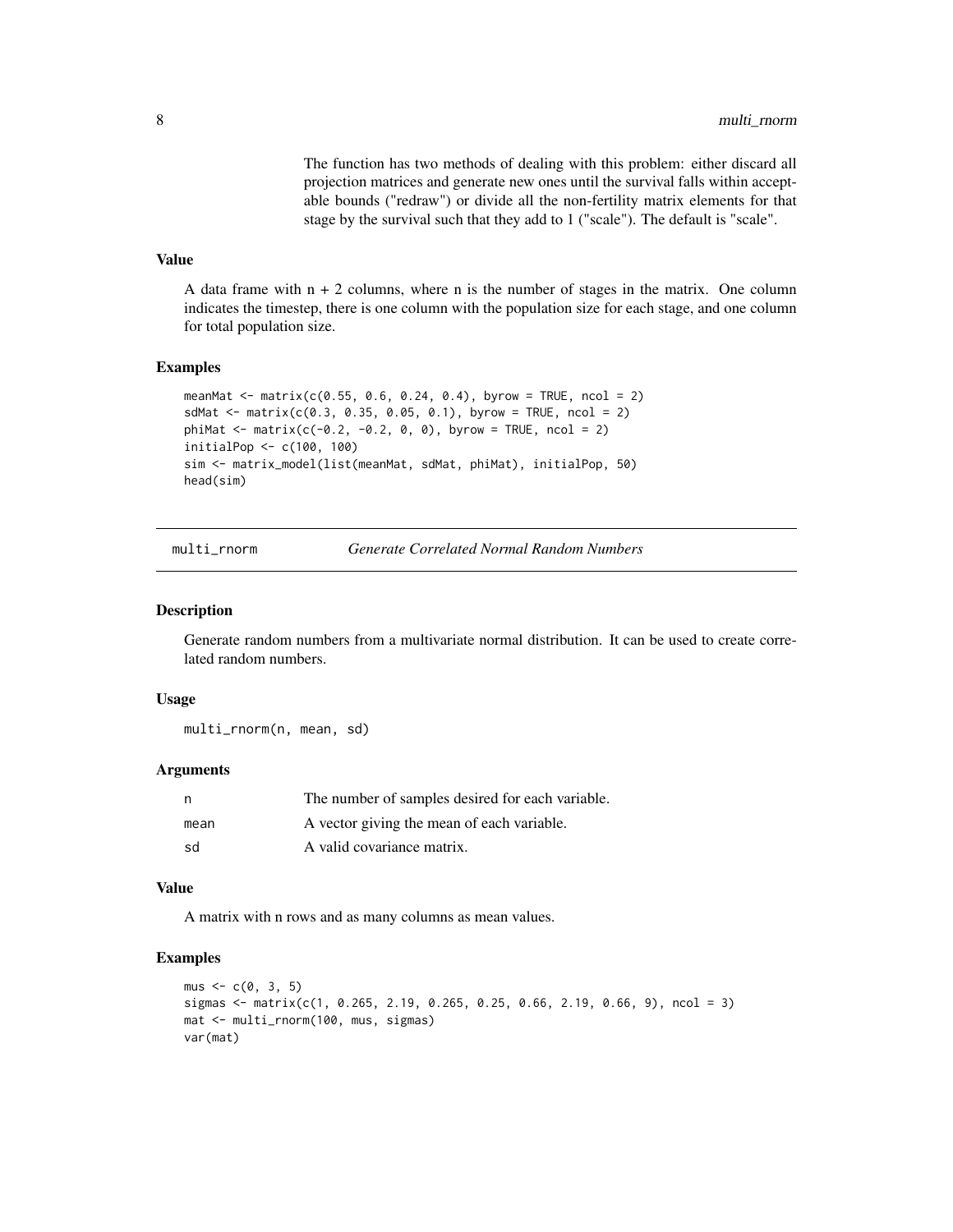<span id="page-8-1"></span><span id="page-8-0"></span>unstructured\_pop *Simulated Time Series of an Unstructured Temporally Autocorrelated Population*

#### Description

This function simulates an unstructured population with temporally autocorrelated vital rates (survival and fertility). In other words, this function will show you the dynamics over time of a population whose survival and fertility is stochastic, but also correlated to the survival and fertility in the previous year, respectively. The assumptions of the simulation are that the population is asexually reproducing or female-only, survival and fertility are the same at all ages / stages, and that individuals continue to be reproductively capable until they die. The function includes demographic stochasticity as well as environmental stochasticity, and does not support density dependence at this time.

#### Usage

```
unstructured_pop(start, timesteps, survPhi, fecundPhi, survMean, survSd,
  fecundMean, fecundSd)
```
#### Arguments

| start      | The starting population size.                                                                                                                                                                                                                                        |
|------------|----------------------------------------------------------------------------------------------------------------------------------------------------------------------------------------------------------------------------------------------------------------------|
| timesteps  | The number of timesteps you want to simulate. Individuals are added and killed<br>off every timestep according to the survival and fertility rates. In ecological<br>applications, timesteps are usually years, but theoretically they can be any length<br>of time. |
| survPhi    | The temporal autocorrelation of survival. 0 is white noise (uncorrelated), posi-<br>tive values are red noise (directly correlated) and negative values are blue noise<br>(inversely correlated).                                                                    |
| fecundPhi  | The temporal autocorrelation of fecundity. As above.                                                                                                                                                                                                                 |
| survMean   | The mean survival from timestep to timestep. Must be a value between 0 (all<br>individuals die) and 1 (all individuals live).                                                                                                                                        |
| survSd     | The standard deviation of the survival from timestep to timestep. Must be a<br>value between 0 and 1.                                                                                                                                                                |
| fecundMean | The mean fertility: mean offspring produced by each individual per timestep.                                                                                                                                                                                         |
| fecundSd   | The standard deviation of the fertility.                                                                                                                                                                                                                             |

#### Details

Be advised that not all combinations of values will work. If you set survival and fertility unrealistically high, the population size will tend toward infinity and the simulation will fail because the numbers are too large to handle. Use your common sense as a demographer / population biologist.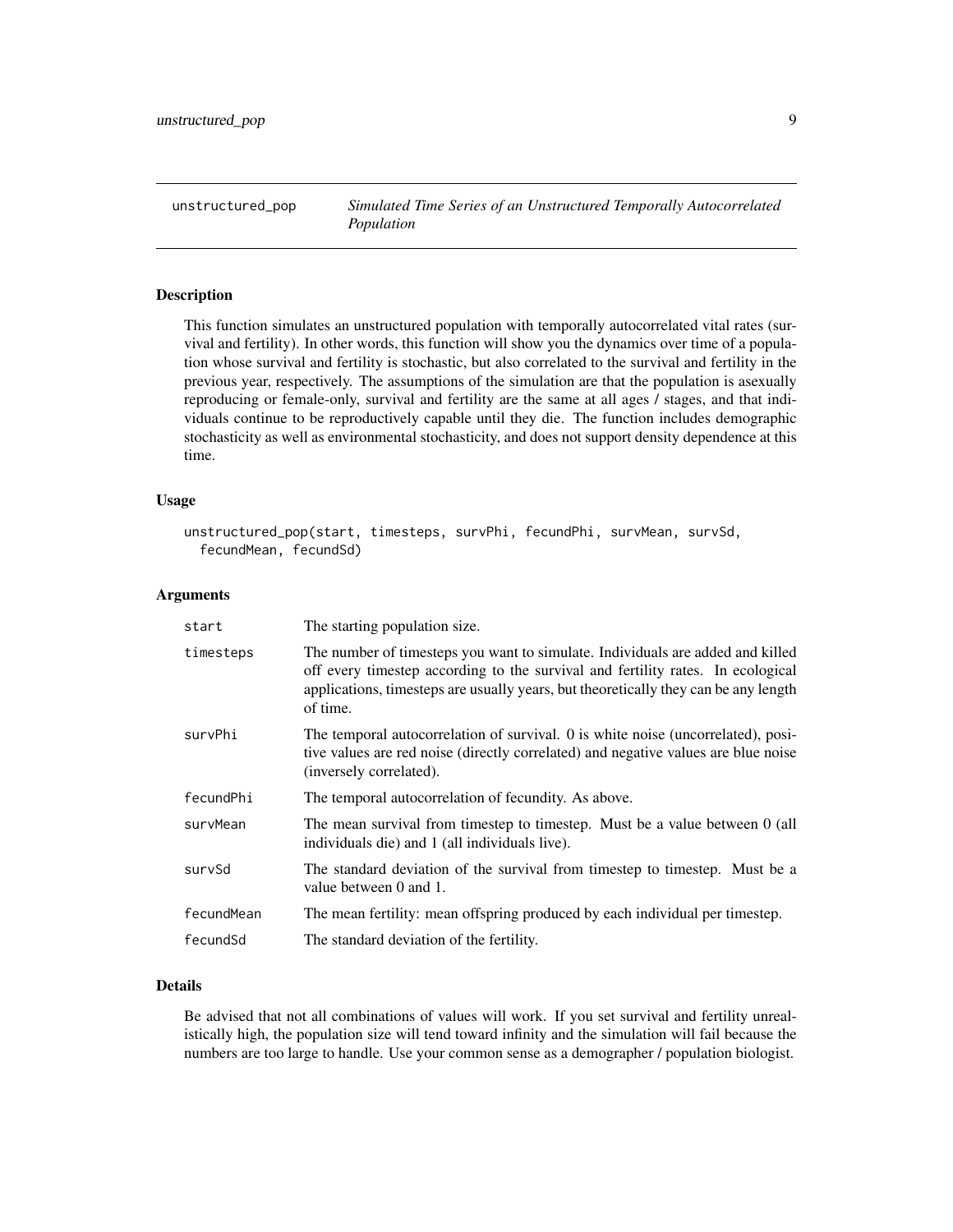#### Value

A data frame with four variables: timestep, population (total individuals alive at the start of the timestep), newborns (new individuals born this timestep), and survivors (individuals who survive this timestep).

```
series1 <- unstructured_pop(start = 20, timesteps = 10, survPhi = 0.7, fecundPhi = -0.1,
survMean = 0.6, survSd = 0.52, fecundMean = 1.2, fecundSd = 0.7)
head(series1)
```